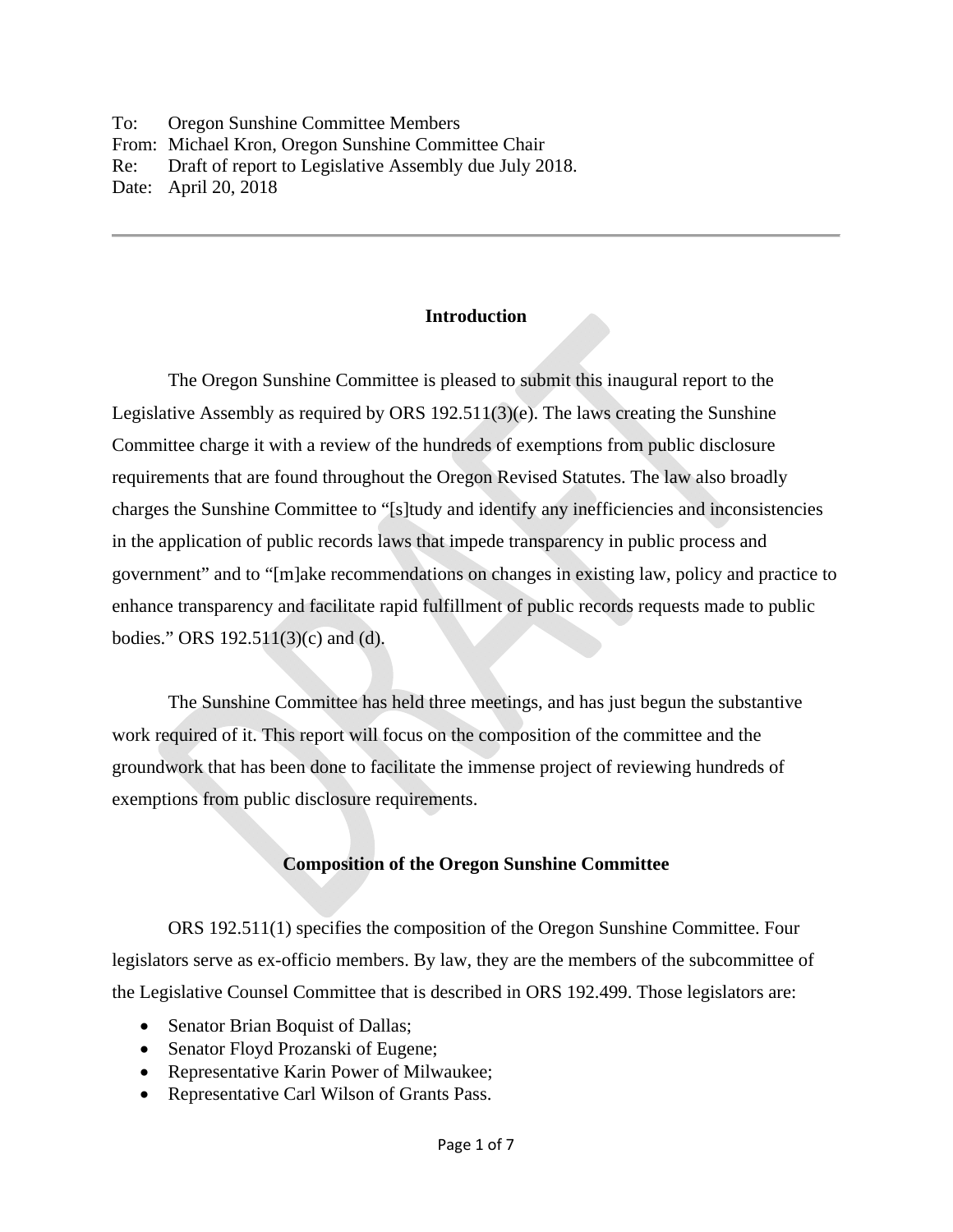In addition to these distinguished members, the Attorney General, Governor and Secretary of State are represented:

- Mary Beth Herkert, State Archivist, Office of Secretary of State Dennis Richardson;
- Michael Kron, Special Counsel, Office of Attorney General Ellen Rosenblum;
- Emily Matasar, Government Accountability Attorney, Office of Governor Kate Brown.

The remaining eight members were appointed by Attorney General Rosenblum to represent

specific interests identified in statute:

- A person with information technology expertise: Selena Deckelmann, Director of Engineering, Mozilla Firefox;
- Three representatives of local government to represent the interests of counties, cities, school districts and special districts:
	- o Eileen Eakins, Law Office of Eileen Eakins, LLC;
	- o Karin Johnson, Independence City Recorder;
	- o Morgan Smith, Polk County Counsel;
- A representative of broadcasters: Adrienne Roark, Vice-President and General Manager, KPTV Fox 12;
- A representative of professional journalists: Brent Walth, Journalism Professor, University of Oregon;
- A representative of newspaper publishers: Christian Wihtol, Senior Editor, Register Guard;
- A representative from a nonprofit open government or public interest group: Charlie Fisher, OSPIRG State Director.

Mr. Kron was elected to serve as Chair of the Sunshine Committee, and Ms. Matasar was elected Vice Chair. Staff support includes Cameron Miles of the Office of Legislative Counsel, and Oregon Department of Justice Public Records Counsel Andy Foltz.

# **Meetings to Date**

The Sunshine Committee has held three meetings so far, in January, March and May of this year.

At the January meeting, Attorney General Rosenblum welcomed the members and made introductory remarks. Members introduced themselves and discussed the statutory role of the Sunshine Committee, focusing on the need to establish a coherent methodology for reviewing more than 500 statutory exemptions. The Sunshine Committee also took care of some basic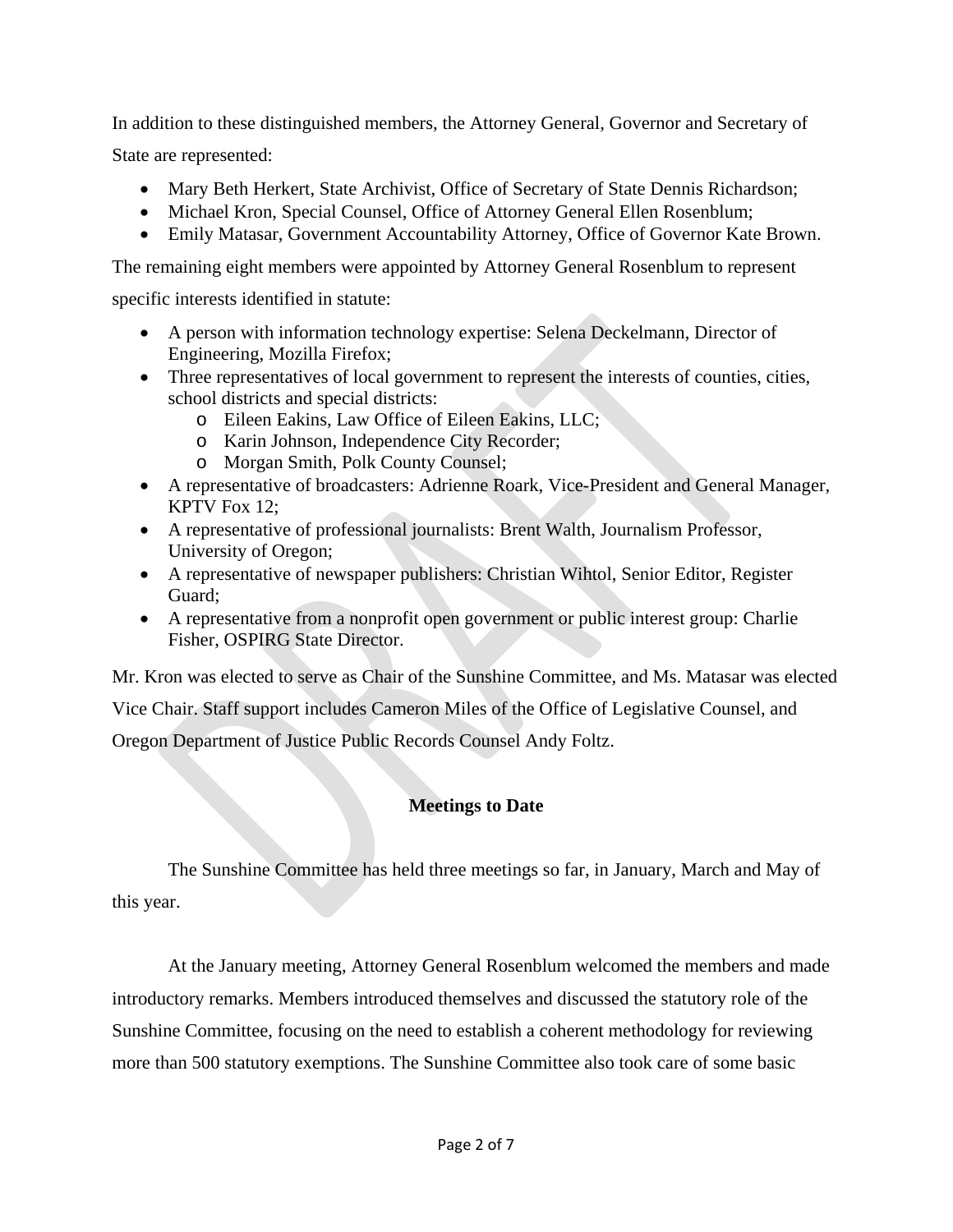administration, selecting Mr. Kron to chair the group and adopting parliamentary rules to govern its proceedings.

At its March meeting, the Sunshine Committee considered a report from Chair Kron outlining various possible approaches for structuring the review of exemptions. After discussion, the Sunshine Committee decided on a categorical approach to this task. That approach, and the reasoning behind the Sunshine Committee's decision, is discussed in detail later in this report. In summary, discussing exemptions by category should make it easier to identify inconsistent or redundant exemptions. It should also make it easier for easier and more convenient for members to prepare for meetings and for outside stakeholder to present their views to the Sunshine Committee. At its March meeting, the Sunshine Committee also decided that it would prioritize review based on available information about which exemptions have generated the most appellate court decisions and Attorney General Public Records Orders. In addition, the Sunshine Committee discussed the need for general criteria to evaluate exemptions, and agreed that it would take testimony – orally, to the extent possible – from stakeholders interested in the exemptions being considered.

#### [Describe May meeting.]

#### **Exemption Review: Methodology and Schedule**

 As mentioned above, the Sunshine Committee has adopted a categorical approach to exemption review. Under this method, exemptions are grouped into categories – and subcategories – which will then be reviewed together as a group. To assist in the categorizing effort, the Sunshine Committee has adopted work done by the Attorney General's Public Records Law Reform Task Force to group similar exemptions. The Sunshine Committee members remain free to re-categorize exemptions. But for now, the categorization of exemptions is as follows:

Administration of Government Exemptions Computer Programs Civil Prosecuting Attorney Material Competitive Procurement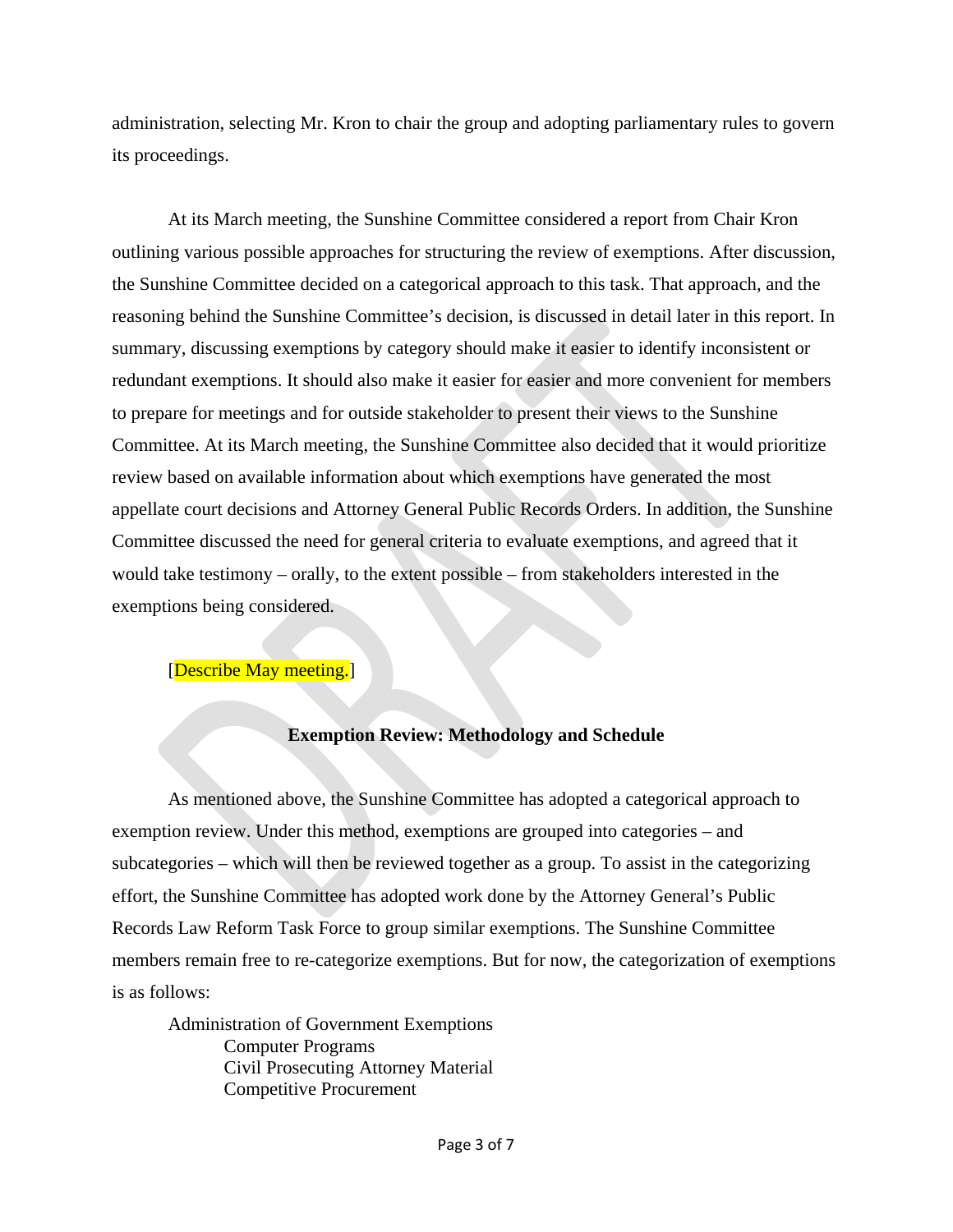Confidential Submissions Reports to Public Bodies Test Materials Civil and Regulatory Investigations Legislative Process Dispute Regulation and Litigation Accident Reports Business Transactions Voter Pamphlet Material Natural Resource/Species Protection Archeological Information Patient Safety Data Obtained by Government Information Sharing Correctional Institutions Requirements of Other Laws Human Resources

Public Safety and Law Enforcement Exemptions Security Undercover Law Enforcement Intercepted Communications Criminal Investigatory Information

Personal Privacy and Safety Exemptions Background Check Records Contact Information Offender Information Decedent/Survivor Information Disability Information Education Records Family Law Financial Information Health Interpreter Information Juvenile Mental Health **Miscellaneous** 

Economic Affairs Exemptions Agriculture Industry Tax Records Contractors with Public Bodies Energy Industry Export Industry Finance Industry General Business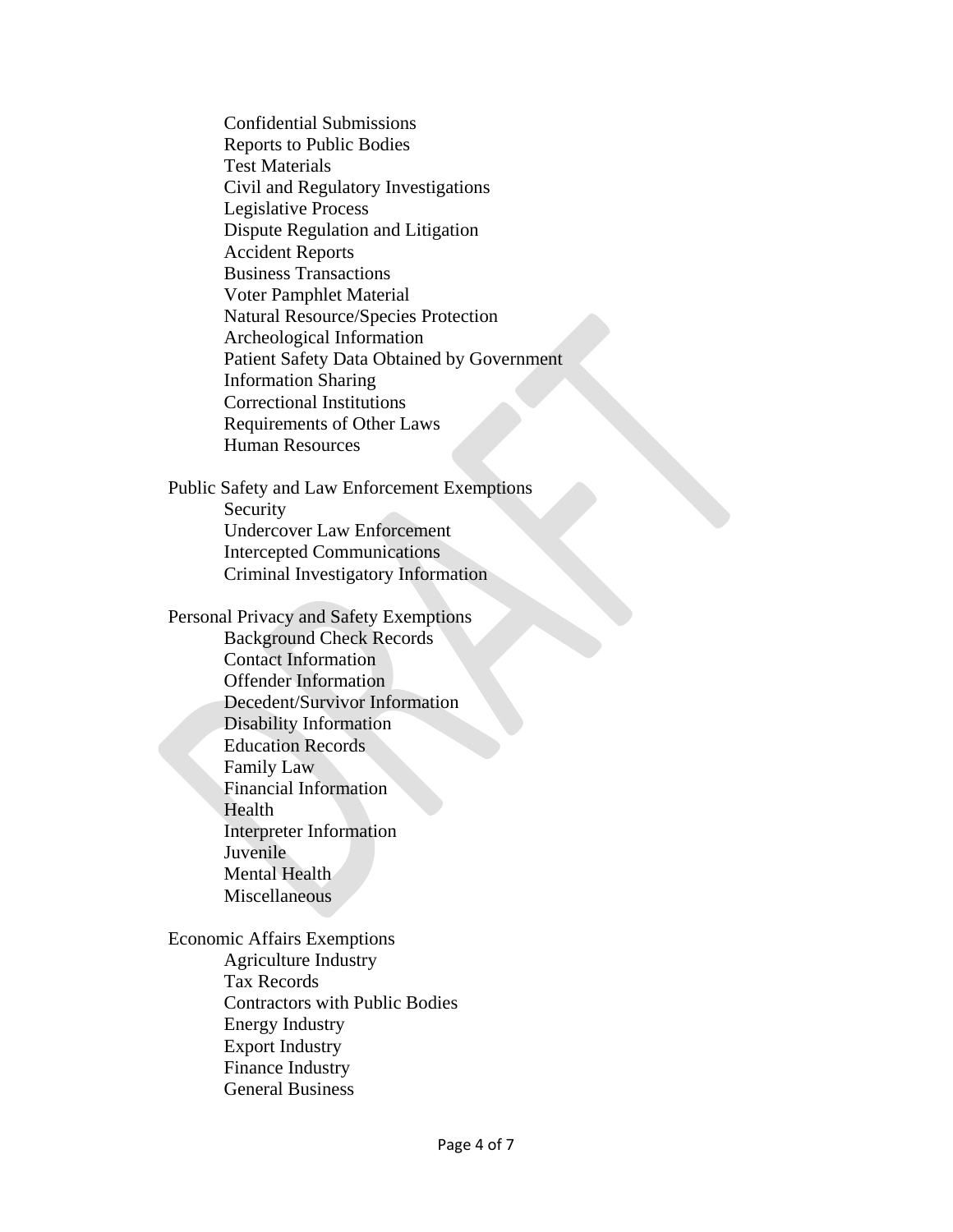Health Industry Insurance Industry Licensed Professions Resource Extraction Subsidies Telecommunications Waste Management Miscellaneous

 To make its way through this material, the Sunshine Committee will be guided by a combination of (1) available data concerning the extent to which various exemptions have generated disputes between requesters and public bodies and (2) the expertise of Sunshine Committee members. Specifically, the Sunshine Committee delegated to Chair Kron the task of determining which categories and subcategories include the greatest number exemptions that have been the subject of appellate review and Attorney General orders. This information is culled from the electronic catalog of public records exemptions created by the Attorney General pursuant to ORS 192.340. At its May meeting, the Sunshine Committee began its substantive review of exemptions with consideration of 12 exemptions concerning addresses, phone numbers, and other contact information.

As currently planned, the Sunshine Committee will take the categories in this order:

- Personal Privacy and Safety Exemptions
- Administration of Government Exemptions
- Economic Affairs Exemptions
- Public Safety and Law Enforcement Exemptions

Sunshine Committee members may propose specific exemptions to take out of order. If suggestions are accepted, then other related exemptions will also be moved out of order, helping to insure that similar exemptions in a particular category will still be considered together.

## **Criteria for Review**

In considering the numerous exemptions, Sunshine Committee members agree that uniform criteria will be helpful to insure consistent review and provide a framework for discussion. This is consistent with what similar groups have done in other states. In keeping with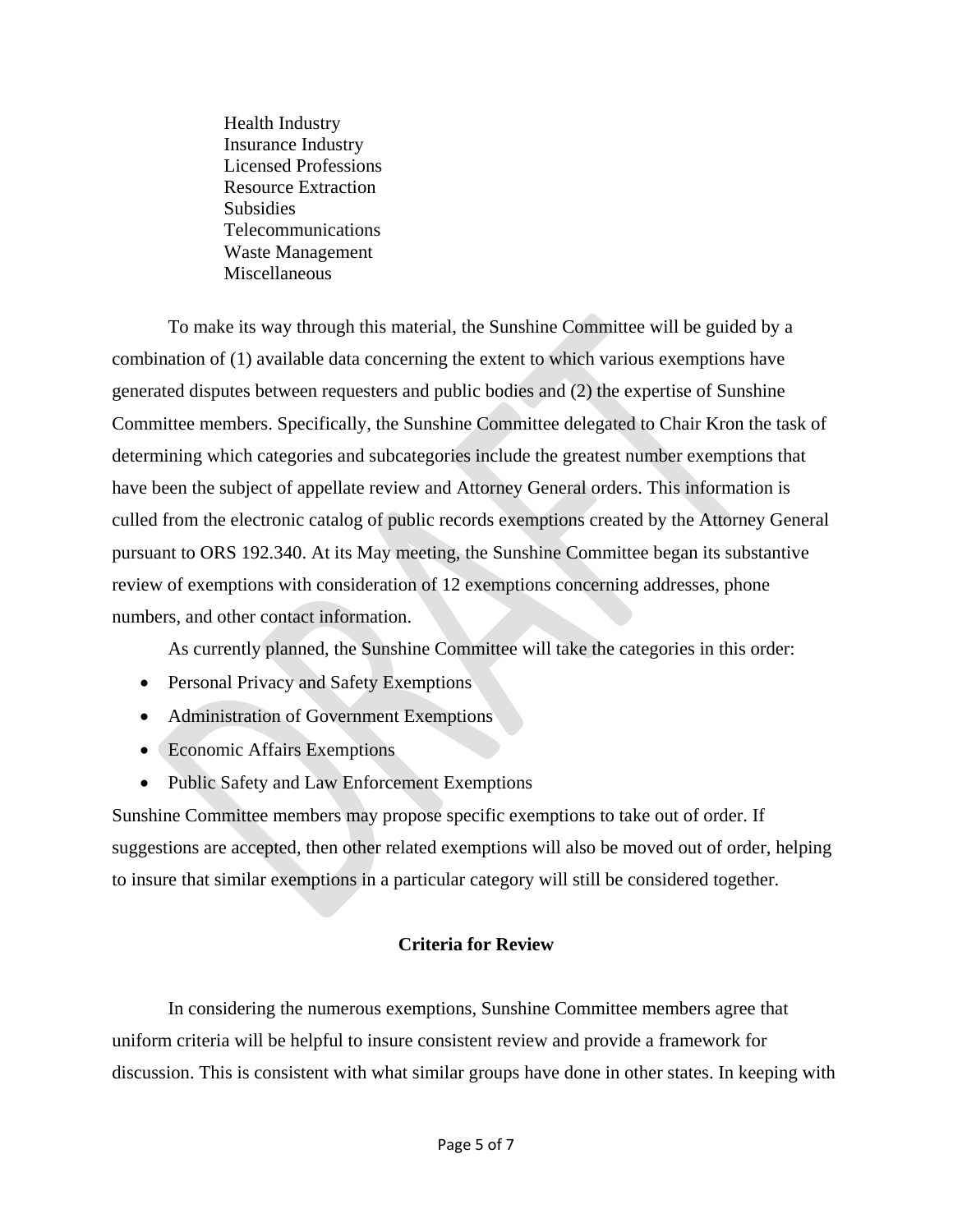the statutory charge of the group, the Sunshine Committee adopted the following guideposts for its review of exemptions:

- When the exemption is read in context, is it apparent what information it is seeking to protect?
- Is the reason for the exemption apparent? Do you think Oregonians would generally agree that this information should not be disclosed to the public?
- Is the exemption actually serving the interest it means to serve?
- Does the exemption protect too much information? Too little information? The wrong information?
- Is the exemption redundant?
- Some exemptions do not apply if disclosure would serve the public interest under the specific circumstances of the request. Does this exemption include such a public interest balancing test? If not, should it? If so, does the balancing test seem appropriate?
- By default, exemptions expire after 25 years. Does this exemption include a specific expiration period? If not, are there good reasons for the information to remain exempt for at least 25 years?
- Does this exemption treat information in a manner that is consistent with how state law treats similar information in other contexts? If not, are there good reasons for the different treatment?
- Most exemptions allow public bodies to withhold records, but allow disclosure, while some exemptions require confidentiality. If this exemption does not allow disclosure, is there a good reason for that?

If necessary, these will be adjusted as the work of the Oregon Sunshine Committee proceeds.

# **Other Work**

 In addition to its exemption review work, the Sunshine Committee has discussed its charge to make recommendations for improving government transparency. Given the scope of the exemption review project, and the fact that the 2017 legislature separately created the Public Records Advisory Council with duties similar to the Sunshine Committee's broader responsibilities, it seems likely that the Sunshine Committee will need to focus on its large project – at least until members are comfortable that the exemption review is adequately under